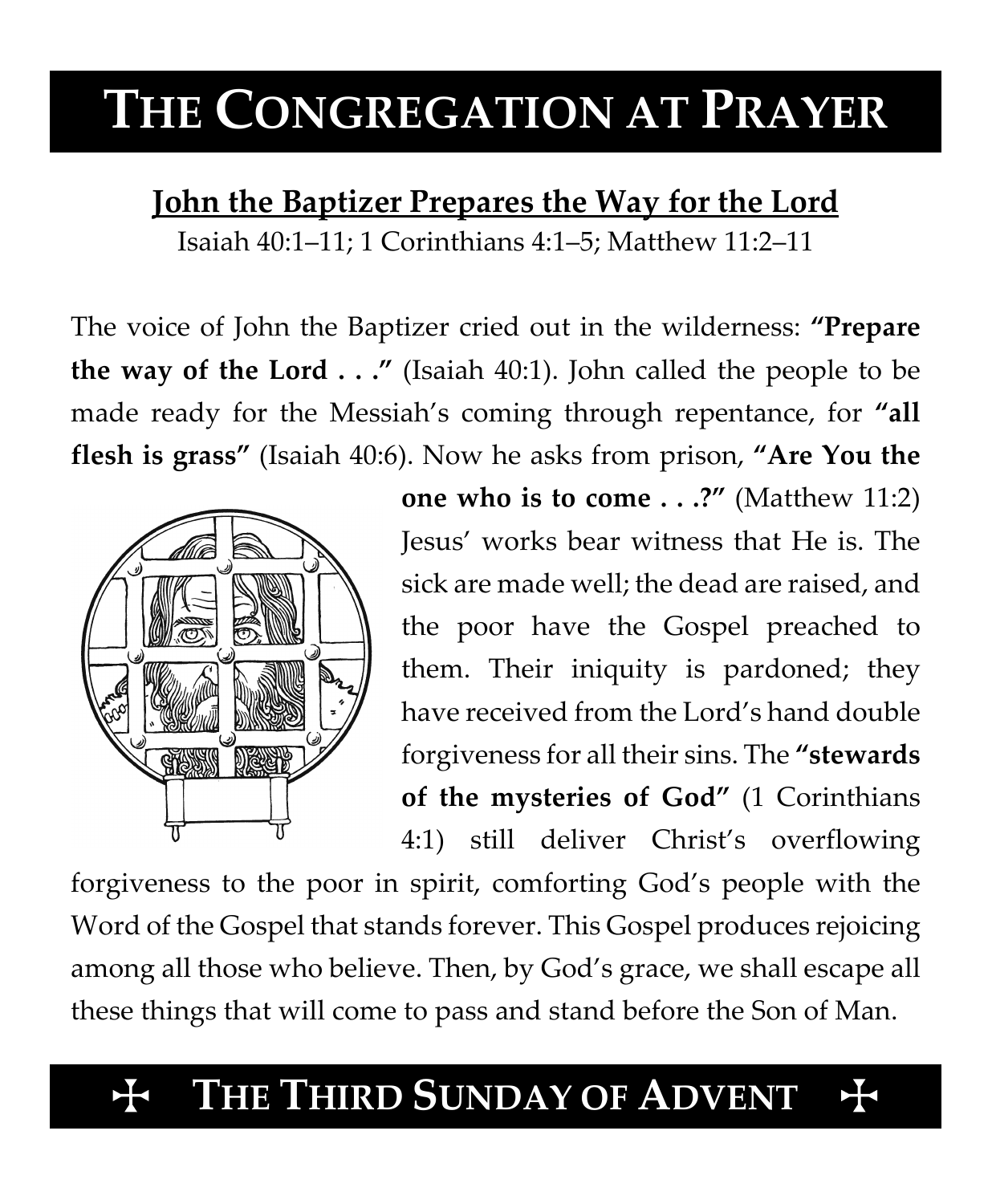#### **INVOCATION** (*make the sign of the holy cross and say*)

In the Name of the Father and of the  $\pm$  Son and of the Holy Spirit.

#### **THE APOSTLES CREED**

I believe in God the Father Almighty, Maker of Heaven and earth. And in Jesus Christ, His only Son, our Lord, who was conceived by the Holy Spirit, born of the Virgin Mary, suffered under Pontius Pilate, was crucified, died, and was buried. He descended into hell. The third day He rose again from the dead. He ascended into Heaven and is seated at the right hand of God the Father Almighty. From thence He will come to judge the living and the dead. I believe in the Holy Spirit, the Holy Christian Church, the communion of saints, the forgiveness of sins, the resurrection of the body, and the  $\pm$  life everlasting.

**PSALMODY** *(sing or read out loud each day)*

Psalm 85

### **LEARN BY HEART LUTHER'S SMALL CATECHISM**: The Ten Commandments

*The Third Commandment* **Remember the Sabbath day by keeping it holy.**

*What does this mean?*

**We should fear and love God so that we do not despise preaching and His Word, but hold it sacred and gladly hear and learn it.**

#### **DAILY READINGS**

| Sunday:    | Psalm 14 | Genesis 15       | 1 Chronicles 15:1-16:3   | Luke 9:1-50      |
|------------|----------|------------------|--------------------------|------------------|
| Monday:    | Psalm 15 | Genesis 16       | 1 Chronicles 16:4-43     | Luke 9:51-10:24  |
| Tuesday:   | Psalm 16 | Genesis 17       | 1 Chronicles 17          | Luke 10:25-42    |
| Wednesday: | Psalm 17 | Genesis 18:1-15  | 1 Chronicles 18-20       | Luke 11:1-36     |
| Thursday:  | Psalm 18 | Genesis 18:16-33 | 1 Chronicles 21:1-17     | Luke 11:37-12:12 |
| Friday:    | Psalm 19 | Genesis 19       | 1 Chronicles 21:18-22:19 | Luke 12:13-48    |
| Saturday:  | Psalm 20 | Genesis 20       | 1 Chronicles 23-24       | Luke 12:49-13:9  |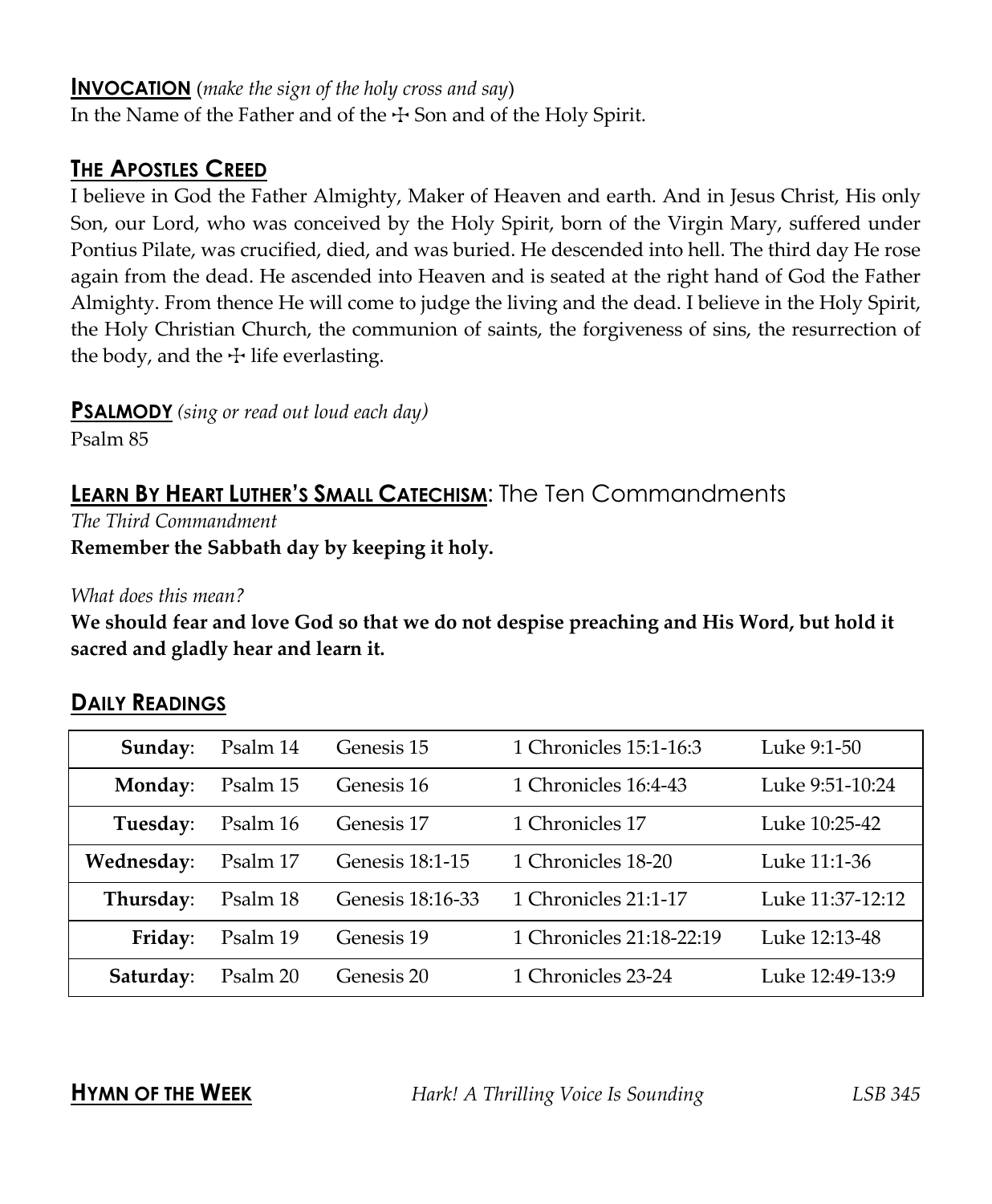#### **PRAYERS**

*The following suggestions are offered as an aid in developing the habit of praying for ourselves and others each week:*

**Sunday**: For the joy of the resurrection among us; for the fruit of faith nourished by Word and Sacrament.

**Monday**: For faith to live in the promise of Holy Baptism; for one's calling and daily work; for the unemployed; for the salvation and well-being of our neighbors; for schools, colleges, and seminaries; for good government and for peace.

**Tuesday**: For deliverance against temptation and evil; for the addicted and despairing, the tortured and oppressed; for those struggling with sin.

**Wednesday**: For marriage and family, that husbands and wives, parents and children live in ordered harmony according to God's Word; for parents who must raise children alone; for our communities and neighborhoods.

**Thursday**: For the Church and her pastors; for deacons, teachers, and other church workers; for missionaries and for all who serve the Church; for fruitful and salutary use of the blessed Sacrament of Christ's body and blood.

**Friday**: For faithful preaching of the holy cross of our Lord Jesus Christ; for the spread of His knowledge throughout the whole world; for the persecuted and oppressed; for the sick and dying.

**Saturday**: For faithfulness to the end; for the renewal of those who are withering in the faith or have fallen away; for receptive hearts and minds to God's Word on the Lord's Day; for pastors as they prepare to administer and for people as they prepare to receive Christ's holy gifts.

Lord Jesus Christ, we implore You to hear our prayers and to lighten the darkness of our hearts by Your gracious visitation; for You live and reign with the Father and the Holy Spirit, one God, now and forever.

O Lord, look down from Heaven. Behold, visit, and relieve Your servants who stand in need of our prayers: **[insert the names of family members, friends, church members, government officials, those in need, etc.]** Look upon them with the eyes of Your mercy. Grant them comfort and sure confidence in You. Defend them from all danger, and keep them in perpetual peace and safety, through Jesus Christ, our Lord.

Our Father who art in Heaven, hallowed be Thy Name, Thy Kingdom come, Thy will be done on earth as it is in Heaven; give us this day our daily bread; and forgive us our trespasses as we forgive those who trespass against us; and lead us not into temptation, but  $\pm$  deliver us from evil. For Thine is the Kingdom and the power and the glory forever and ever.